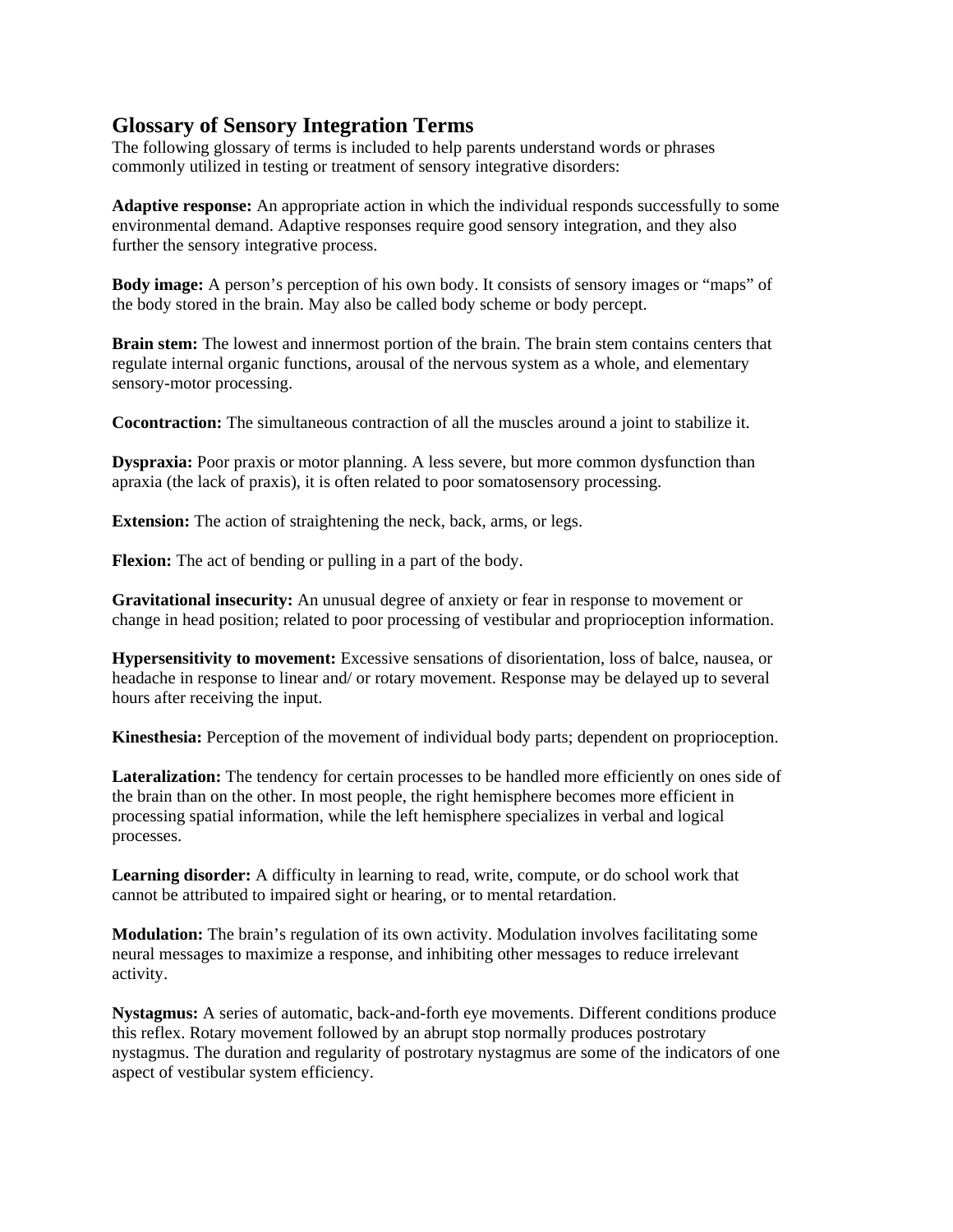**Occupational therapy:** Occupational therapy is a health profession concerned with improving a person's occupational performance. In a pediatric setting, the occupational therapist deals with children whose occupations are usually players, preschoolers, or students. The occupational therapist evaluates a child's performance in relation to what is developmentally expected for that age group. If there is a discrepancy between developmental expectations and functional ability, the occupational therapist looks at a variety of perceptual and neuromuscular factors which influence function. Based on a knowledge of neurology, kinesiology, development, medical diagnoses, and current research, the occupational therapist can identify the children who have the best potential for remediation through occupational therapy.

**Perception:** The meaning the brain gives to sensory input. Sensations are objective; perception is subjective.

**Physical therapy:** Physical therapy is a health profession concerned with improving a person's physical ability. In a pediatric setting, the physical therapist evaluates a child's orthopedic structure and neuromuscular functions. A physical therapist can also receive special training identical to that received by an occupational therapist to assess and remediate the disorders in sensory processing that influence learning and behavior.

Praxis: (Motor Planning) The ability of the brain to conceive of, organize, and carry out a sequence of unfamiliar actions.

Prone: The horizontal body position with the face and stomach downward.

**Proprioception:** From the Latin for "one's own." Refers to perception of sensation from the muscles and joints. Proprioceptive input tells the brain when and how muscles are contracting and stretching, and when and how the joints are bending, extending or being pulled or compressed. This information enables the brain to know where each part of the body is and how it is moving. **Sensory input:** The streams of neural impulses flowing from the sense receptors in the body to the spinal cord and brain.

**Sensory integration:** The organization of sensory input for use. The "use" may be a perception of the body or the world, or an adaptive response, or a learning process, or the development of some neural function. Through sensory integration, the many parts of the nervous system work together so that a person can interact with the environment effectively and experience appropriate satisfaction.

**Sensory Integration and Praxis Tests (SIPT):** A series of tests, published in 1989, designed to assess the status of sensory integration and praxis (motor planning) in children ages 4 through 8 years old. The SIPT is a revised and updated version of the original SCSIT.

**Sensory integrative dysfunction:** An irregularity or disorder in brain function that makes it difficult to integrate sensory input effectively. Sensory integrative dysfunction may be present in motor, learning, social/ emotional, speech/ language or attention disorders.

**Somatosensory:** Body sensations that are based on both tactile and proprioceptive information.

**Southern California Sensory Integration Tests (SCSIT):** A series of tests, published in 1972, designed to assess the status of sensory integration or it's dysfunction. These tests were later revised, updated and republished as the Sensory Integration and Praxis Tests (SIPT).